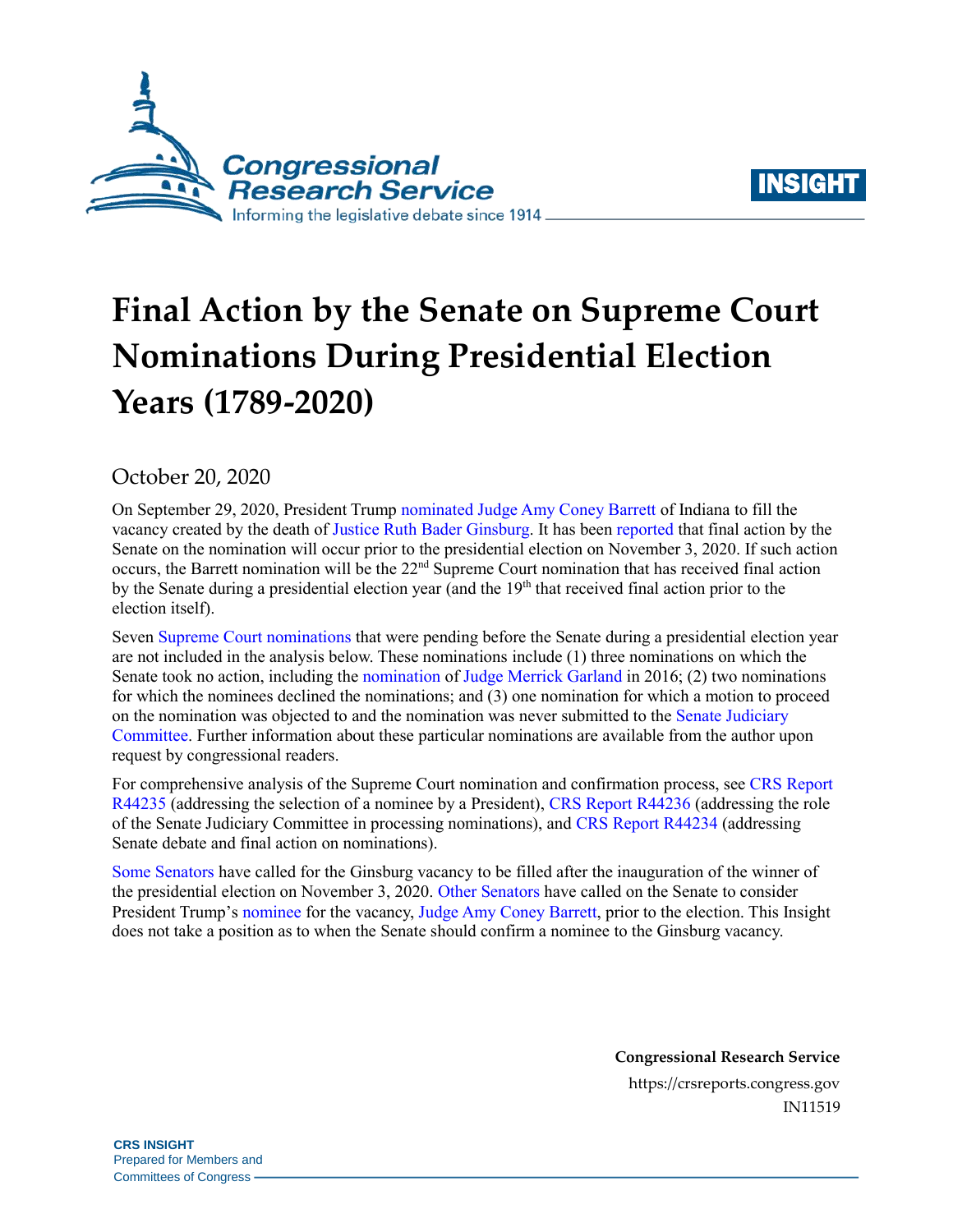## **Senate Confirmation of Supreme Court Nominations During Presidential Election Years**

As shown by **[Figure 1](#page-2-0)**, 17 (81%) of 21 Supreme Court nominations that received final action by the Senate during past presidential election years were confirmed. A majority of the nominations confirmed by the Senate during presidential election years occurred in either the 18<sup>th</sup> or 19<sup>th</sup> centuries—specifically, 11 (65%) of 17 such nominations were approved during election years prior to 1900. The most recent occurrence of a nomination being confirmed by the Senate during a presidential election year occurred in 1988 with the confirmation of [Anthony M. Kennedy.](https://www.fjc.gov/history/judges/kennedy-anthony-mcleod)

Of the 17 nominations confirmed by the Senate during presidential election years, 13 (76%) featured unified party control (i.e., the party of the President was the same as the Senate majority party) and 4 (24%) featured divided party control (i.e., the party of the President was different than the Senate majority party). The most recent occurrence of a nomination being confirmed during a presidential election year that featured unified party control was in 1940 (with the confirmation of [Frank Murphy](https://www.fjc.gov/history/judges/murphy-frank) during the Franklin D. Roosevelt presidency). The most recent occurrence of a nomination being confirmed during a presidential election year that featured divided party control was in 1988 (with the confirmation of [Anthony M. Kennedy](https://www.fjc.gov/history/judges/kennedy-anthony-mcleod) during the Reagan presidency).

Of the 17 nominations confirmed by the Senate during presidential election years, 14 (82%) were confirmed prior to the election while 3 (18%) were confirmed after the election.

For the 14 nominations confirmed during presidential election years (and that were also confirmed by the Senate prior to the election), the average number of days from confirmation to the presidential election was 218 days (or approximately 7 months). The median number of days from confirmation to the presidential election was 235 days (or nearly 8 months).

The shortest length of time from confirmation of a Supreme Court nominee to the occurrence of a presidential election was 105 days (with the confirmation of [George Shiras Jr.](https://www.fjc.gov/history/judges/shiras-george-jr) in July of 1892). The greatest length of time was 295 days (with the confirmation of [Lucius Lamar](https://www.fjc.gov/history/judges/lamar-lucius-quintus-cincinnatus) in January of 1888).

In contrast, as shown by the figure, the three nominations that were approved by the Senate *after* a presidential election occurred relatively soon after the election (within 28 to 49 days of the election).

## **Other Types of Final Senate Action on Supreme Court Nominations During Presidential Election Years**

As shown by **[Figure 1](#page-2-0)**, there have been four Supreme Court nominations during presidential election years on which the Senate took final action other than to confirm the nominations. Three of the four nominations occurred in 1844 during the [presidency of John](https://millercenter.org/president/tyler/impact-and-legacy) Tyler. The Senate voted to table two of Tyler's nominations and rejected a third nomination in a floor vote.

The most recent Supreme Court nomination that received a final action other than confirmation by the Senate during a presidential election year was the nomination in 1968 by President Johnson o[f Abe Fortas](https://www.fjc.gov/history/judges/fortas-abe) to the Chief Justice position (in anticipation of [Chief Justice Earl Warren'](https://www.fjc.gov/history/judges/warren-earl)s retirement). The Fortas nomination was reported favorably by the Senate Judiciary Committee, but the Senate later [failed to](https://www.senate.gov/artandhistory/history/minute/Filibuster_Derails_Supreme_Court_Appointment.htm)  [invoke cloture](https://www.senate.gov/artandhistory/history/minute/Filibuster_Derails_Supreme_Court_Appointment.htm) on the nomination.

#### **The Barrett Nomination**

The Barrett nomination has [been scheduled to be voted upon](https://www.judiciary.senate.gov/meetings/10/22/2020/executive-business-meeting) by the [Senate Judiciary Committee](https://www.judiciary.senate.gov/) on October 22, 2020. It has also been [reported](https://www.nytimes.com/2020/10/15/us/politics/amy-coney-barrett-hearing.html) that the nomination will be considered by the full Senate in late October. As shown by **[Figure 1](#page-2-0)**, if final action concludes prior to November 3, 2020, this would be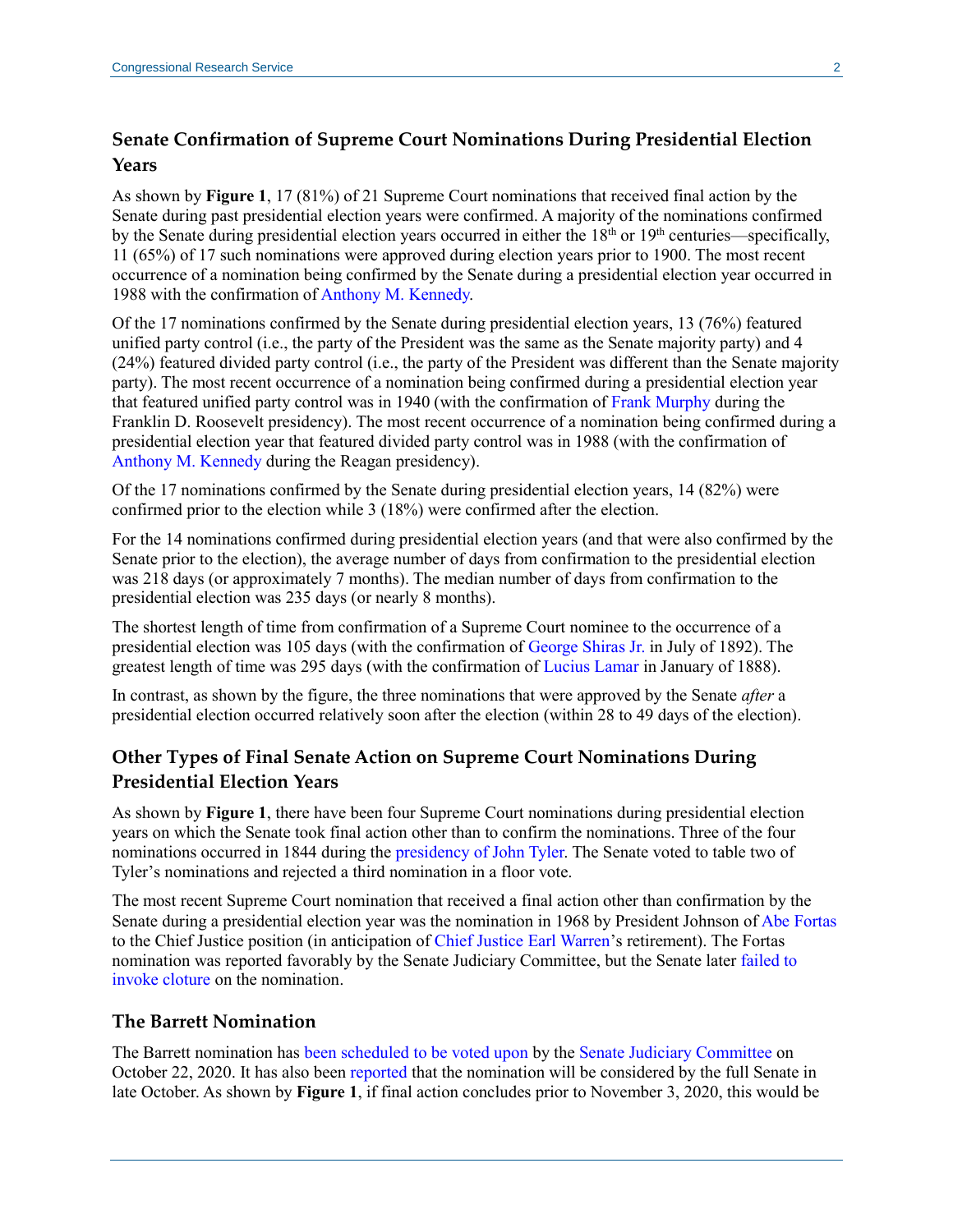the shortest length of time from final action to a presidential election date for any nomination that received final action by the Senate during a presidential election year (confirmed or otherwise).

#### <span id="page-2-0"></span>**Figure 1. Final Senate Action on Supreme Court Nominations During Presidential Election Years**

| <b>Departed Justice</b><br>(Reason for vacancy) <sup>1</sup> | Nominating<br>President                                                                                                   | Nominee<br>(Year nominated)  | <b>Final action on nomination</b><br>and timing around election<br>Days before                                                                                                                                                                                  | Presidential<br><b>Election Day</b><br>Days after |
|--------------------------------------------------------------|---------------------------------------------------------------------------------------------------------------------------|------------------------------|-----------------------------------------------------------------------------------------------------------------------------------------------------------------------------------------------------------------------------------------------------------------|---------------------------------------------------|
| Jay (Resigned)                                               | Washington <sup>2</sup>                                                                                                   | Ellsworth $3(1796)$          | Confirmed 245 days                                                                                                                                                                                                                                              |                                                   |
| Blair (Resigned)                                             | Washington <sup>2</sup>                                                                                                   | Chase (1796)                 | Confirmed 282                                                                                                                                                                                                                                                   |                                                   |
| Moore (Resigned)                                             | <b>O</b> Jefferson                                                                                                        | Johnson (1804)               | Confirmed 223                                                                                                                                                                                                                                                   |                                                   |
| Duvall (Resigned)                                            | Jackson                                                                                                                   | Barbour (1835)               | Confirmed 233                                                                                                                                                                                                                                                   |                                                   |
| Marshall (Death)                                             | Jackson                                                                                                                   | Taney <sup>3</sup> (1835)    | Confirmed 233                                                                                                                                                                                                                                                   |                                                   |
| <b>Baldwin</b> (Death)                                       | Tyler                                                                                                                     | King (1844)                  | Nomination tabled 139                                                                                                                                                                                                                                           |                                                   |
| Thompson (Death)                                             | Tyler                                                                                                                     | Walworth <sup>4</sup> (1844) | Nomination tabled 137                                                                                                                                                                                                                                           |                                                   |
| Thompson (Death)                                             | Tyler                                                                                                                     | Spencer (1844)               | Rejected <b>3 275</b>                                                                                                                                                                                                                                           |                                                   |
| Taney (Death)                                                | <b>O</b> Lincoln                                                                                                          | Chase <sup>3</sup> (1864)    |                                                                                                                                                                                                                                                                 | 28 Confirmed                                      |
| Nelson (Retired)                                             | <b>O</b> Grant                                                                                                            | Hunt (1872)                  |                                                                                                                                                                                                                                                                 | 36 Confirmed                                      |
| Strong (Retired)                                             | <b>Hayes</b>                                                                                                              | Woods (1880)                 |                                                                                                                                                                                                                                                                 | 49 Confirmed                                      |
| Woods (Death)                                                | <b>O</b> Cleveland                                                                                                        | Lamar (1887)                 | Confirmed<br>295                                                                                                                                                                                                                                                |                                                   |
| Waite (Death)                                                | <b>O</b> Cleveland                                                                                                        | Fuller <sup>3</sup> (1888)   | $\sqrt{109}$<br>Confirmed                                                                                                                                                                                                                                       |                                                   |
| Bradley (Death)                                              | <b>O</b> Harrison                                                                                                         | Shiras (1892)                | Confirmed 105                                                                                                                                                                                                                                                   |                                                   |
| Harlan (Death)                                               | <b>O</b> Taft                                                                                                             | Pitney (1912)                | Confirmed 237                                                                                                                                                                                                                                                   |                                                   |
| Hughes (Resigned)                                            | <b>O</b> Wilson                                                                                                           | Clarke (1916)                | Confirmed 106                                                                                                                                                                                                                                                   |                                                   |
| Lamar (Death)                                                | <b>O</b> Wilson                                                                                                           | Brandeis (1916)              | Confirmed 159                                                                                                                                                                                                                                                   |                                                   |
| Holmes (Retired)                                             | <b>O</b> Hoover                                                                                                           | Cardozo (1932)               | Confirmed 258                                                                                                                                                                                                                                                   |                                                   |
| Butler (Death)                                               | <b>O</b> FDR                                                                                                              | Murphy (1940)                | Confirmed 294                                                                                                                                                                                                                                                   |                                                   |
| Warren $(N/A)^5$                                             | Johnson                                                                                                                   | Fortas (1968)                | Cloture motion rejected <sup>1</sup> 35                                                                                                                                                                                                                         |                                                   |
| Powell (Retired)                                             | Reagan                                                                                                                    | <b>Kennedy</b> (1987)        | Confirmed 279                                                                                                                                                                                                                                                   |                                                   |
| Ginsburg (Death)                                             | $\bullet$ Trump                                                                                                           | Barrett (2020--Pending)      | To be determined $^6\rightarrow \Box$                                                                                                                                                                                                                           |                                                   |
|                                                              | 1. The 'retired' category also includes any Justice who assumed senior status.<br>3. Nominated to Chief Justice position. |                              | 2. President Washington remained officially non-partisan during his presidency.<br>4. Reuben H. Walworth was subsequently nominated twice more by President Tyler to the same<br>vacancy but neither nomination was referred to the Senate Judiciary Committee. |                                                   |

(1789 to 2020)

6. As of the publication date of this Insight (October 20, 2020), there are 14 days prior to the November 3, 2020 election.

**Source:** Congressional Research Service.

before an actual vacancy on the Court occurred.